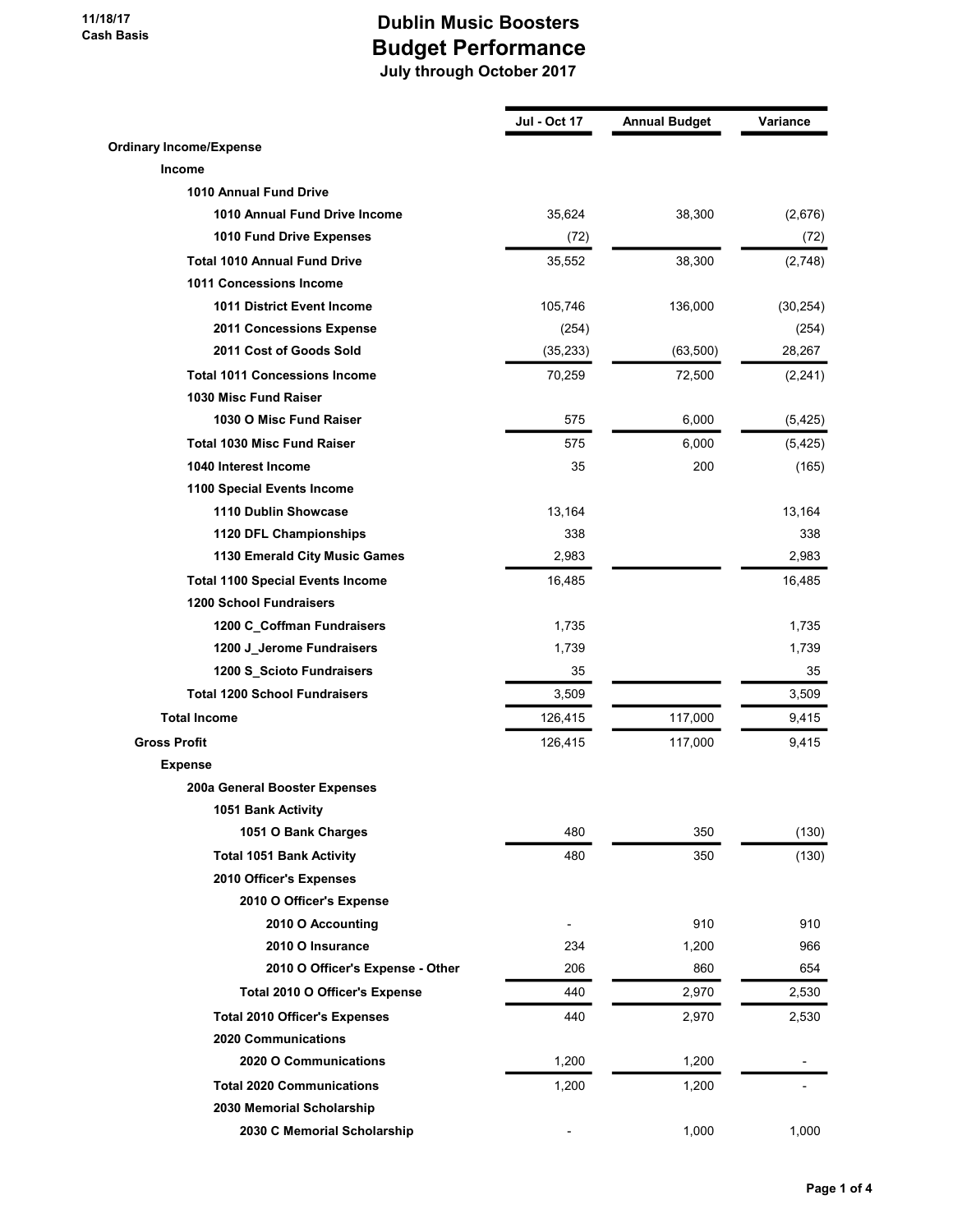|                                            | Jul - Oct 17             | <b>Annual Budget</b> | Variance |
|--------------------------------------------|--------------------------|----------------------|----------|
| 2030 J Memorial Scholarship                |                          | 1,000                | 1,000    |
| 2030 S Memorial Scholarship                |                          | 1,000                | 1,000    |
| <b>Total 2030 Memorial Scholarship</b>     |                          | 3,000                | 3,000    |
| <b>Total 200a General Booster Expenses</b> | 2,120                    | 7,520                | 5,400    |
| 200b Choir, Orchestra & MS                 |                          |                      |          |
| 2041 Awards - Vocal HS                     |                          |                      |          |
| 2041 C Awards Vocal HS                     |                          | 500                  | 500      |
| 2041 J Awards Vocal HS                     |                          | 630                  | 630      |
| 2041 S Awards Vocal HS                     |                          | 700                  | 700      |
| Total 2041 Awards - Vocal HS               | $\overline{\phantom{a}}$ | 1,830                | 1,830    |
| 2050 Elementary Music                      |                          | 2,400                | 2,400    |
| 2060 Middle School Awards                  |                          | 720                  | 720      |
| 2065 Middle School Honors Fest             |                          | 1,350                | 1,350    |
| 2070 Middle School Music                   | 503                      | 8,000                | 7,497    |
| 2090 Clinics Choral                        |                          |                      |          |
| 2090 C Clinics Choral                      |                          | 500                  | 500      |
| 2090 J Clinics Choral                      |                          | 600                  | 600      |
| 2090 S Clinics Choral                      |                          | 361                  | 361      |
| <b>Total 2090 Clinics Choral</b>           |                          | 1,461                | 1,461    |
| 2094 Clinics Orchestra                     |                          |                      |          |
| 2094 C Clinics Orchestra                   |                          | 400                  | 400      |
| 2094 J Clinics Orchestra                   |                          | 360                  | 360      |
| 2094 S Clinics Orchestra                   |                          | 289                  | 289      |
| <b>Total 2094 Clinics Orchestra</b>        |                          | 1,049                | 1,049    |
| <b>2100 Choral Accessories</b>             |                          |                      |          |
| 2100 C Choral Accessories                  |                          | 500                  | 500      |
| 2100 J Choral Accessories                  |                          | 720                  | 720      |
| 2100 S Choral Accessories                  |                          | 577                  | 577      |
| <b>Total 2100 Choral Accessories</b>       | $\overline{\phantom{a}}$ | 1,797                | 1,797    |
| 2101 Orchestra Accessories                 |                          |                      |          |
| 2101 C Orchestra Accessories               | 515                      | 900                  | 385      |
| 2101 J Orchestra Accessories               |                          | 720                  | 720      |
| 2101 S Orchestra Accessories               |                          | 577                  | 577      |
| <b>Total 2101 Orchestra Accessories</b>    | 515                      | 2,197                | 1,682    |
| Total 200b Choir, Orchestra & MS           | 1,018                    | 20,804               | 19,786   |
| 200c HS Band Fixed Exp                     |                          |                      |          |
| 2031 Field Cmder Scholarships              |                          |                      |          |
| 2031 C Scholarships                        | 620                      | 1,350                | 730      |
| 2031 J Scholarships                        |                          | 800                  | 800      |
| 2031 S Scholarships                        | $\overline{\phantom{a}}$ | 400                  | 400      |
| <b>Total 2031 Field Cmder Scholarships</b> | 620                      | 2,550                | 1,930    |
| 2110 Transportation Maintenance            |                          |                      |          |
| 2110 C Transportation Maint                | 151                      | 200                  | 49       |
| 2110 J Transportation Maint                | 550                      | 550                  |          |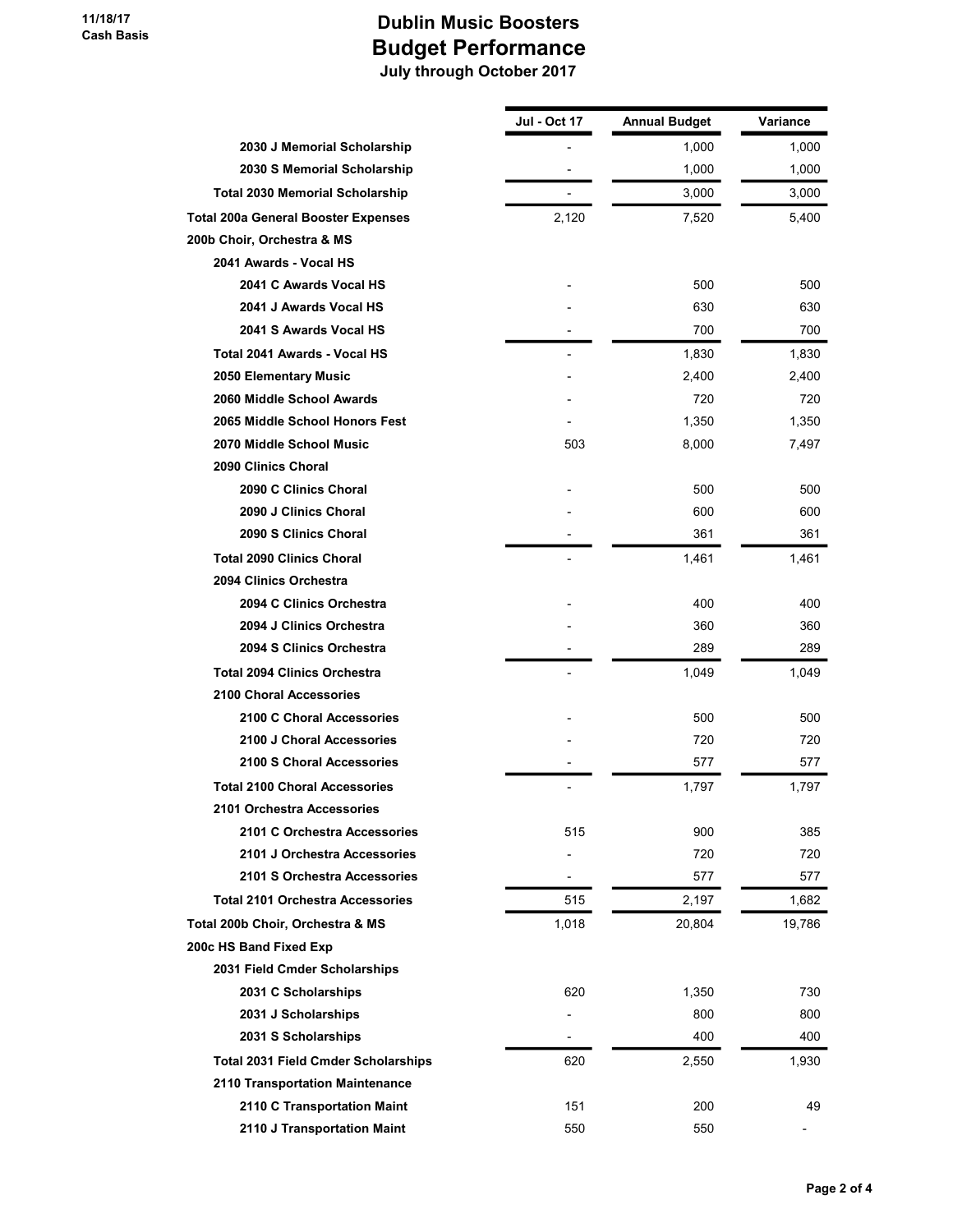|                                              | <b>Jul - Oct 17</b> | <b>Annual Budget</b> | Variance |
|----------------------------------------------|---------------------|----------------------|----------|
| 2110 S Transportation Maint                  |                     | 160                  | 160      |
| <b>Total 2110 Transportation Maintenance</b> | 701                 | 910                  | 209      |
| 2120 MarchingBand Show Design                |                     |                      |          |
| 2120 C Marching BandShow Design              | 14,345              | 11,250               | (3,095)  |
| 2120 J Marching BandShow Design              | 9,796               | 11,250               | 1,454    |
| 2120 S Marching BandShow Design              | 6,114               | 7,000                | 886      |
| <b>Total 2120 MarchingBand Show Design</b>   | 30,255              | 29,500               | (755)    |
| Total 200c HS Band Fixed Exp                 | 31,576              | 32,960               | 1,384    |
| 200d Band Variable Expenses                  |                     |                      |          |
| 2040 Awards - Instrumental HS                |                     |                      |          |
| 2040 C Awards Instrumental HS                |                     | 600                  | 600      |
| 2040 J Awards Instrumental HS                |                     | 1,800                | 1,800    |
| 2040 S Awards Instrumental HS                |                     | 1,000                | 1,000    |
| Total 2040 Awards - Instrumental HS          |                     | 3,400                | 3,400    |
| 2080 Repair / Replacement                    |                     |                      |          |
| 2080 C Repair/Replacement                    | 3,648               | 3,500                | (148)    |
| 2080 J Repair/Replacement                    | 241                 | 2,500                | 2,260    |
| 2080 S Repair/Replacement                    | 344                 | 2,000                | 1,656    |
| Total 2080 Repair / Replacement              | 4,233               | 8,000                | 3,767    |
| 2081 Percussion                              |                     |                      |          |
| 2081 C Percussion                            |                     | 2,500                | 2,500    |
| 2081 J Percussion                            | 1,967               | 4,000                | 2,033    |
| 2081 S Percussion                            | 1,041               | 1,500                | 459      |
| <b>Total 2081 Percussion</b>                 | 3,008               | 8,000                | 4,992    |
| 2091 Clinics Marching Band                   |                     |                      |          |
| 2091 C Clinics Marching Band                 |                     | 2,748                | 2,748    |
| 2091 S Clinics Marching Band                 | 565                 | 1,000                | 435      |
| <b>Total 2091 Clinics Marching Band</b>      | 565                 | 3,748                | 3,183    |
| 2092 Clinics Flag Corps                      |                     |                      |          |
| 2092 C Clinics Flag Corps                    | 2,725               | 2,000                | (725)    |
| 2092 S Clinics Flag Corps                    | 500                 | 1,500                | 1,000    |
| <b>Total 2092 Clinics Flag Corps</b>         | 3,225               | 3,500                | 275      |
| 2093 Clinics Concert Band                    |                     |                      |          |
| 2093 C Cinics Concert Band                   |                     | 500                  | 500      |
| 2093 J Cinics Concert Band                   |                     | 300                  | 300      |
| <b>Total 2093 Clinics Concert Band</b>       |                     | 800                  | 800      |
| 2095 Clinics Jazz                            |                     |                      |          |
| 2095 C Clinics Jazz                          |                     | 400                  | 400      |
| <b>Total 2095 Clinics Jazz</b>               |                     | 400                  | 400      |
| 2102 Color Guard Accessories                 |                     |                      |          |
| 2102 C Color Guard Accessories               | 3,924               | 4,000                | 76       |
| 2102 J Color Guard Accessories               | 2,064               | 6,000                | 3,936    |
| 2102 S Color Guard Accessories               | 3,163               | 2,500                | (663)    |
| <b>Total 2102 Color Guard Accessories</b>    | 9,150               | 12,500               | 3,350    |
|                                              |                     |                      |          |